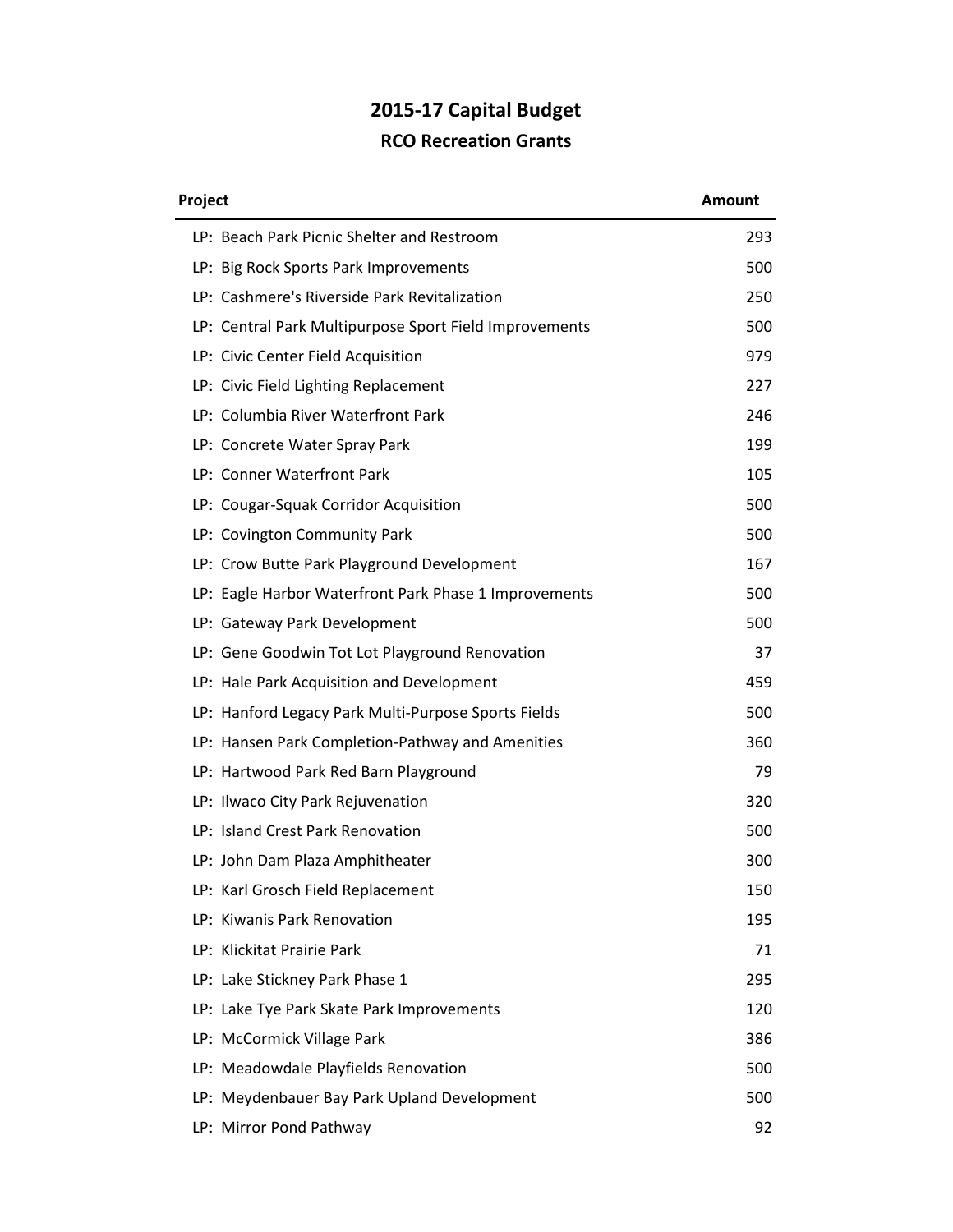## **2015-17 Capital Budget RCO Recreation Grants**

| Project                                              | <b>Amount</b> |
|------------------------------------------------------|---------------|
| LP: Moorlands Neighborhood Park Renovation           | 500           |
| LP: Mukilteo Athletic Fields                         | 500           |
| LP: North Mason Soccer-Football Field Renovation     | 485           |
| LP: Pearl Street Veterans Memorial Pool              | 500           |
| LP: Point Defiance Off Leash                         | 500           |
| LP: Prairie View Park Expansion                      | 328           |
| LP: Prosser City Park Restrooms                      | 88            |
| LP: Russell Road Athletic Field Conversion           | 500           |
| LP: Sandhill Park Renovation                         | 225           |
| LP: SERA Campus Multi-Use Field Development          | 500           |
| LP: Skate Darrington                                 | 296           |
| LP: Snoqualmie Riverview Park Expansion              | 500           |
| LP: Snoqualmie Skate Park                            | 175           |
| LP: SoCo Park                                        | 559           |
| LP: Squire's Landing Park Expansion (Twedt Property) | 340           |
| LP: Star Park Playground Development                 | 231           |
| LP: Trillium Community Forest Trailheads             | 163           |
| LP: Twisp Tennis Court Development                   | 34            |
| LP: Washington Boulevard Park                        | 400           |
| LP: Waughop Lake Trail at Fort Steilacoom Park       | 250           |
| LP: Yessler Neighborhood Park                        | 500           |
| TR: Appleway Trail                                   | 813           |
| TR: Foothills National Recreation Trail              | 1,064         |
| TR: Harris Creek Vosper Multi Use Trail              | 140           |
| TR: Olympic Discovery Trail Discovery Bay            | 250           |
| TR: Point Defiance Loop Trail                        | 3,250         |
| TR: Sound to Olympics North Kitsap Gap               | 740           |
| TR: Washougal Waterfront Trail                       | 500           |
| TR: Whitehorse Trail Design and Development          | 2,000         |
| TR: Woodland Creek Community Park Trail              | 53            |
| WA: Lake Meridian Dock Replacement                   | 500           |